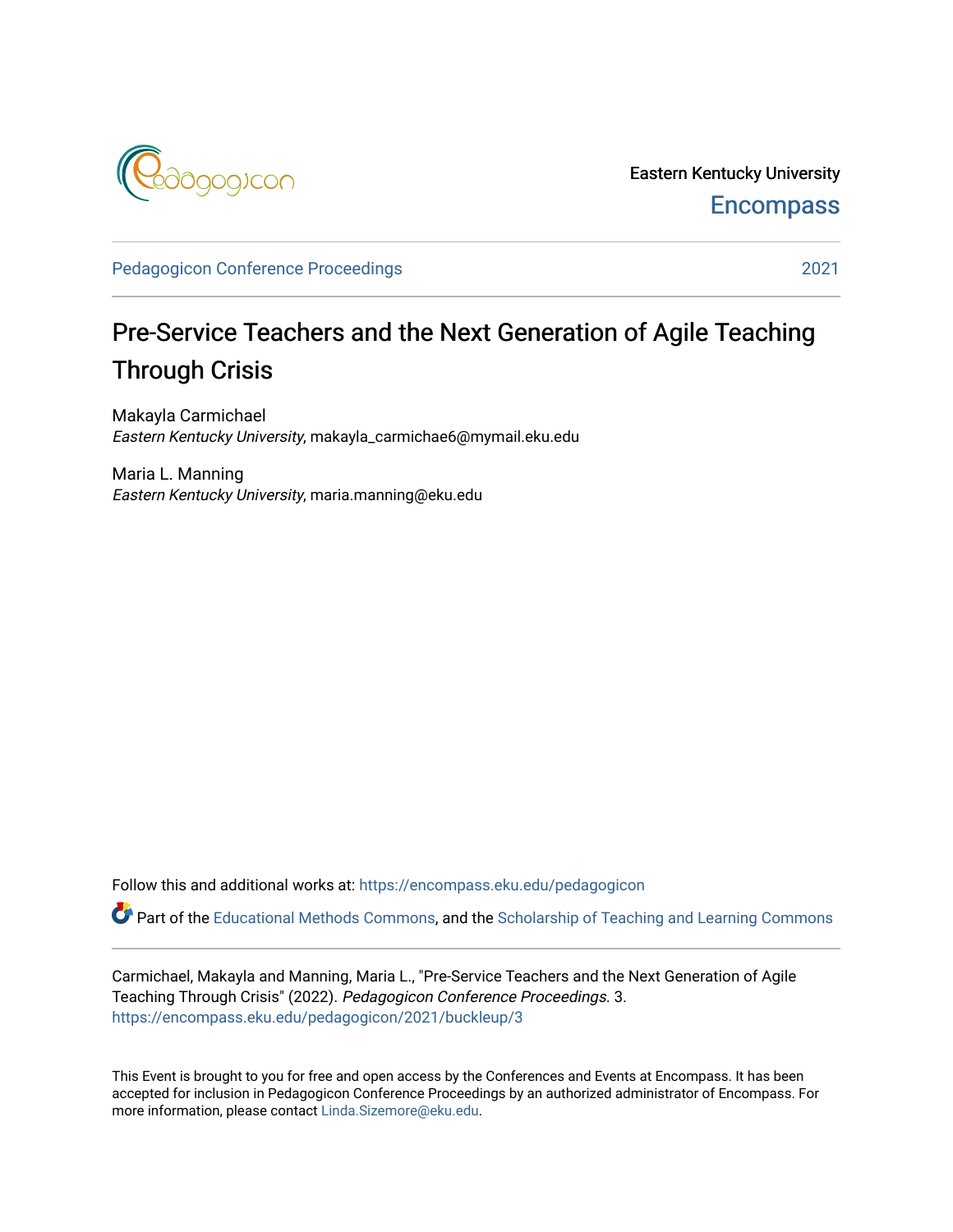This event is available at Encompass: <https://encompass.eku.edu/pedagogicon/2021/buckleup/3>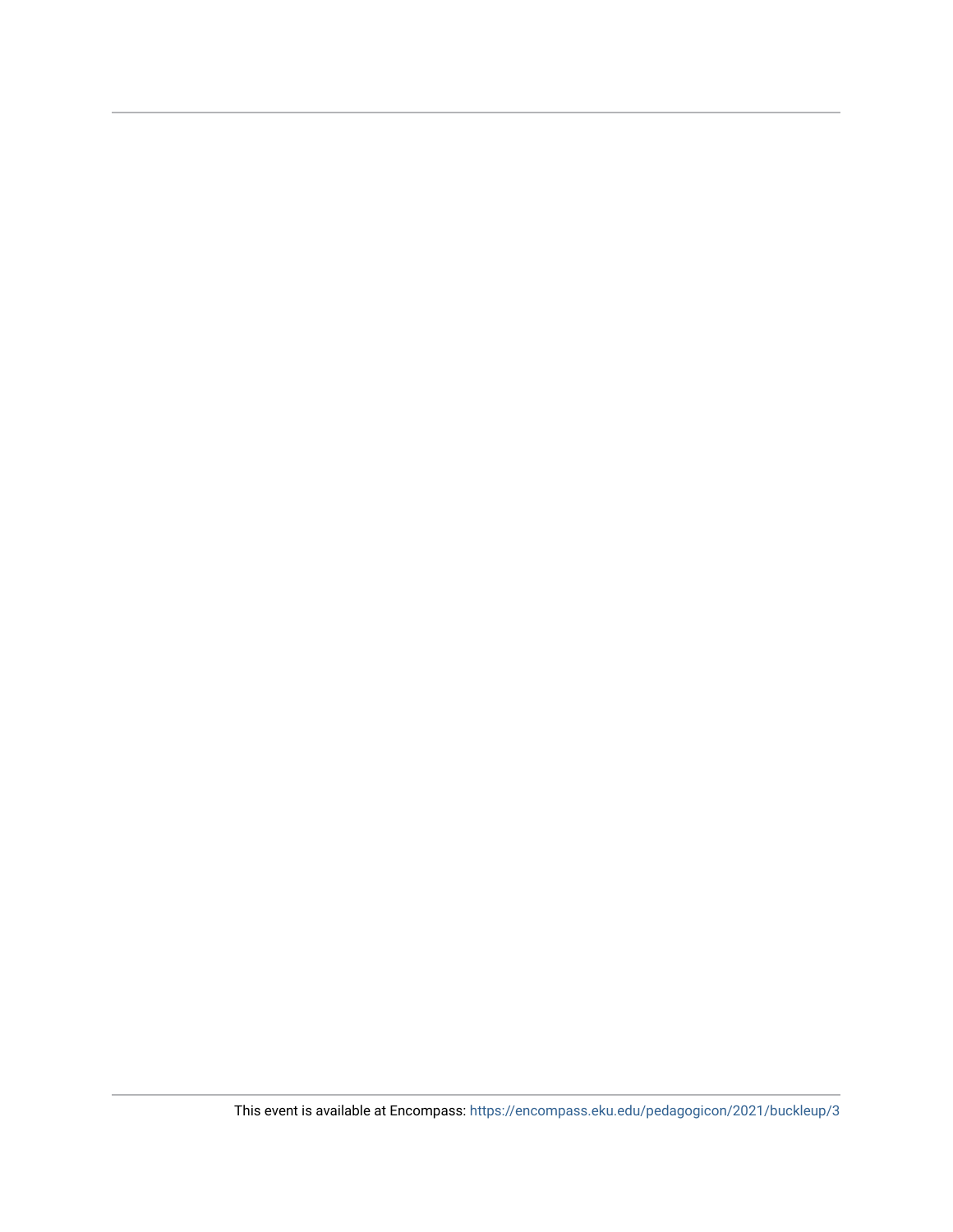# 2021 Pedagogicon Proceedings

# Pre-Service Teachers and the Next Generation of Agile Teaching Through Crisis

## **Makayla Carmichael and Maria L. Manning**

Eastern Kentucky University

*Pre-service teacher candidates have experienced extreme stressors from COVID-19 through both the lens of postsecondary students and clinical practitioners. This duality provided a complex understanding of crisis management within instructional settings for future incoming teachers. This article discusses trauma-related student behavior brought on by COVID-19 and introduces agile teaching practices such as reflective practices and integrated use of technology. Reflective practices help educators unpack teaching practices and apply ideas and concepts in novel ways. Technology tools help to strengthen relationships, communication, and collaboration reducing crisis related behavior. Future implications include addressing technology inequity and crisis planning.* 

Since March of 2020, educators, pre-service candidates and classroom students have faced a complicated duality of teaching and learning. All are struggling to learn new ideas while grasping to deal with the personal crisis experienced as a result of COVID-19. Students and teachers alike have experienced a complex range of emotions and traumatic events that are changing the way students experience learning and how educators deliver content. Unlike singular traumatic experiences, COVID-19 has persisted creating a series of challenges that continue to alter our educational landscape. Teachers and students alike have been asked to adapt like never before. Unfortunately, our adaptations even with the best of intentions have not always benefited students or learning in the way we intended. Educators are asked to evaluate complex trauma and trauma-based behavior during COVID-19. It is critical that we consider effective practices that are flexible enough to address the ever-changing needs of P-12 students while also paying careful attention to the trauma that has been brought on by the current pandemic; through both the personal and pre-service professional lens. One way pre-service teachers were able to quickly pivot reducing trauma-based behavior relied heavily on technology skills. Teacher candidates were able to learn and directly apply educational experiences to become the next generation of agile teachers through daily digital intergeneration in combination with reflective practices.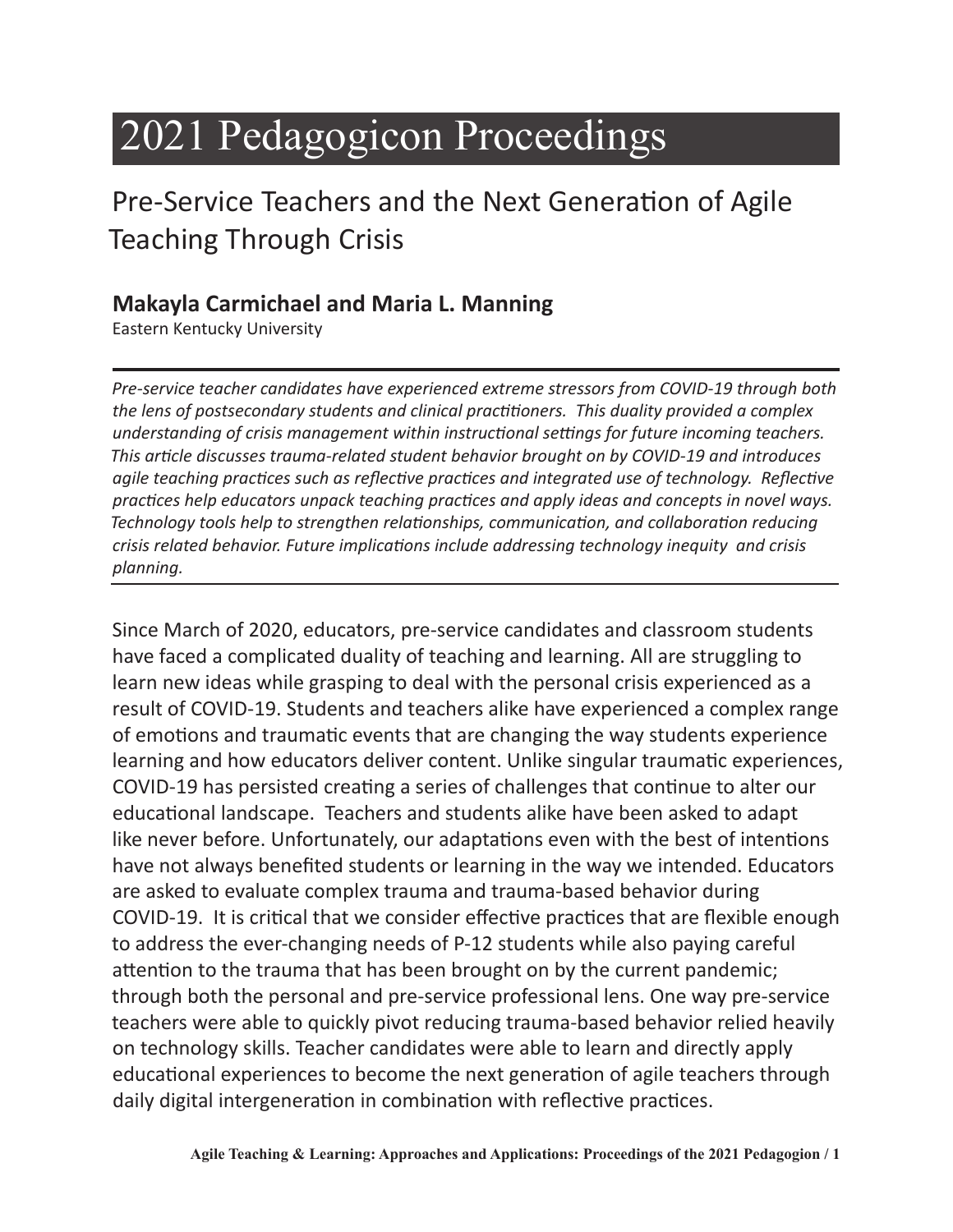#### **Trauma and the Pandemic**

The Substance Abuse and Mental Health Services Administration (SAMSHA, 2019) defines trauma as the psychological/emotional response to an event or series of events perceived to be emotionally harmful or life threatening that has lasting adverse effects. Individual student experiences throughout the pandemic have varied significantly and represent varying degrees of complex trauma. One key element to consider when defining trauma is personal experience. It is important to note how one perceives events may be very different from the perceptions of others. While some might be troubled by a given experience, it may not affect others at all. The impact of COVID-19 is similar in that personal experiences during the pandemic vary significantly. COVID-19 has brought on a series of micro events creating increased risk for complex trauma. The National Child Traumatic Stress Network (NCTSN) defines complex trauma as exposure to multiple interpersonal traumatic events, over a prolonged period of time, with the potential for major long-term developmental impacts (Spinazzola et al., 2017). Throughout the pandemic students have been exposed to an increased risk of complex trauma such as food insecurities, neglect, exposure to parental violence, physical, sexual, or psychological abuse, and isolation. Unique pandemic-related factors that complicate trauma include: social Isolation, elevated death rates, financial insecurity, nutritional disparities, increased in unchecked child abuse and maltreatment, and inconsistent school culture (school closures, masking, and unpredictable educational routines).

NCTSN (n. d.) explains that complex trauma can manifest in a variety of different ways. Some students present challenges with trust resulting in difficulties with attachment and relationships, and self- perception. Self-worth is an additional concern due to complex trauma. Students believe themselves to be bad and view the world as a terrible place, thus experiencing a sense of worthlessness, shame, guilt, low self-esteem, and a poor self- image. Their physical health can also be affected by challenging immune systems, unexpected physical reactions, and body dysregulation where they exhibit an over or under response to stimuli. Emotionally, some students present limited language to explain how they feel. They can demonstrate high levels of vigilant, guarded behavior during social interactions. In these cases, teachers should look for student behavior that appears as if they are separating themselves from the experience. Memory loss when talking about certain situations is a possibility as well as a loss of selfidentity. More commonly, teachers should expect to observe student behavior that is different from their peers. Some behavioral changes include oppositional behavior, unpredictability, issues with self-control, and high-risk behavior. Overall,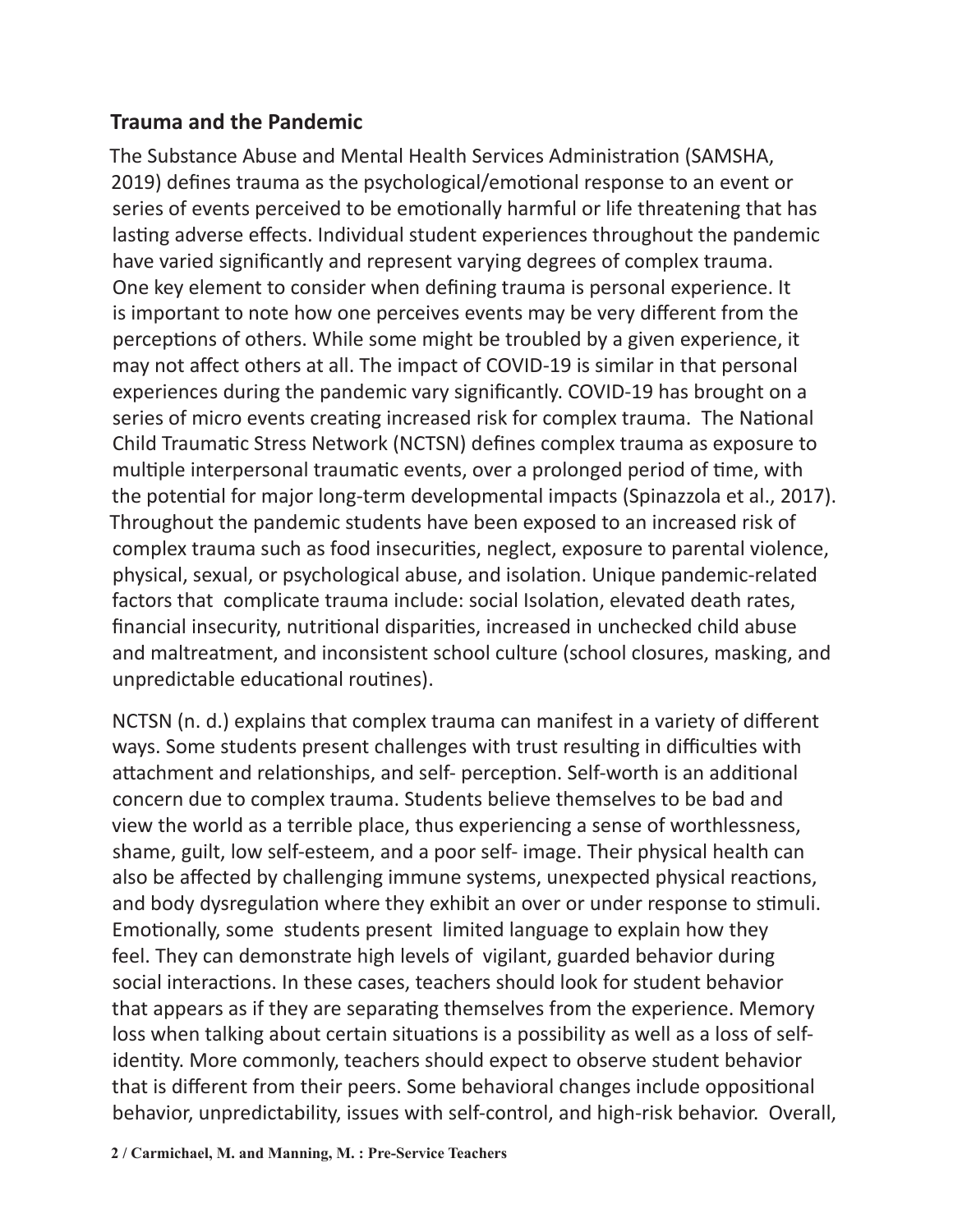students experiencing trauma brought on by the pandemic appear as though they are only living for the moment, with little regard for others. With such complexities, educational outcomes take a back seat to daily survival.

#### **Technology and Trauma**

Pre-service teachers who graduated May 2021 were expected to balance the role of both students and teachers in the midst of COVID-19. Throughout the academic year of 2020-2021, pre- service teachers spent time in the classroom as both: students and teacher candidates. During this time in the classroom, pre-service teachers learned appropriate technology use in the classroom pre-COVID-19 and practiced this skill set within the K-12 classroom structure; thus lessening stressors associated with trauma. Starkey et al. (2021) stated that technology selection should include tools that offer flexible access, social interaction, communication and collaboration across both traditional and virtual settings. A few key technology tools targeted by one pre-service teacher to support students include: Nearpod, Google Classroom, and Zoom (see Figure 1).

| <b>Resource</b>         | <b>Explanation and benefits</b>                                                                                                                                                                                                                                                                                                                                                                                                                                                                                                                                                                                          |
|-------------------------|--------------------------------------------------------------------------------------------------------------------------------------------------------------------------------------------------------------------------------------------------------------------------------------------------------------------------------------------------------------------------------------------------------------------------------------------------------------------------------------------------------------------------------------------------------------------------------------------------------------------------|
| Nearpod                 | Nearpod is an engaging website that supports interactive                                                                                                                                                                                                                                                                                                                                                                                                                                                                                                                                                                 |
| https://nearpod.<br>com | digital lessons that students can complete synchronously<br>or asynchronously. Nearpod includes an extensive list of<br>prepared lessons searchable by grade level and topic while<br>also supporting teachers in developing their own materials.<br>Modules can include youtube videos, voice recordings,<br>games, formative assessments, graphic organizers, and<br>interactive activities. Students are able to record responses<br>and submit any work completed to the teacher completely<br>through the nearpod system. Nearpod also allows students<br>to interact with the teacher through submitting questions |
|                         | and while on synchronous session live chat. Teacher's are                                                                                                                                                                                                                                                                                                                                                                                                                                                                                                                                                                |
|                         | able to provide immediate feedback by sharing student                                                                                                                                                                                                                                                                                                                                                                                                                                                                                                                                                                    |
|                         | work and providing further instruction based on formative                                                                                                                                                                                                                                                                                                                                                                                                                                                                                                                                                                |
|                         | assessments throughout the module.                                                                                                                                                                                                                                                                                                                                                                                                                                                                                                                                                                                       |

#### **Figure 1:** Technology Tools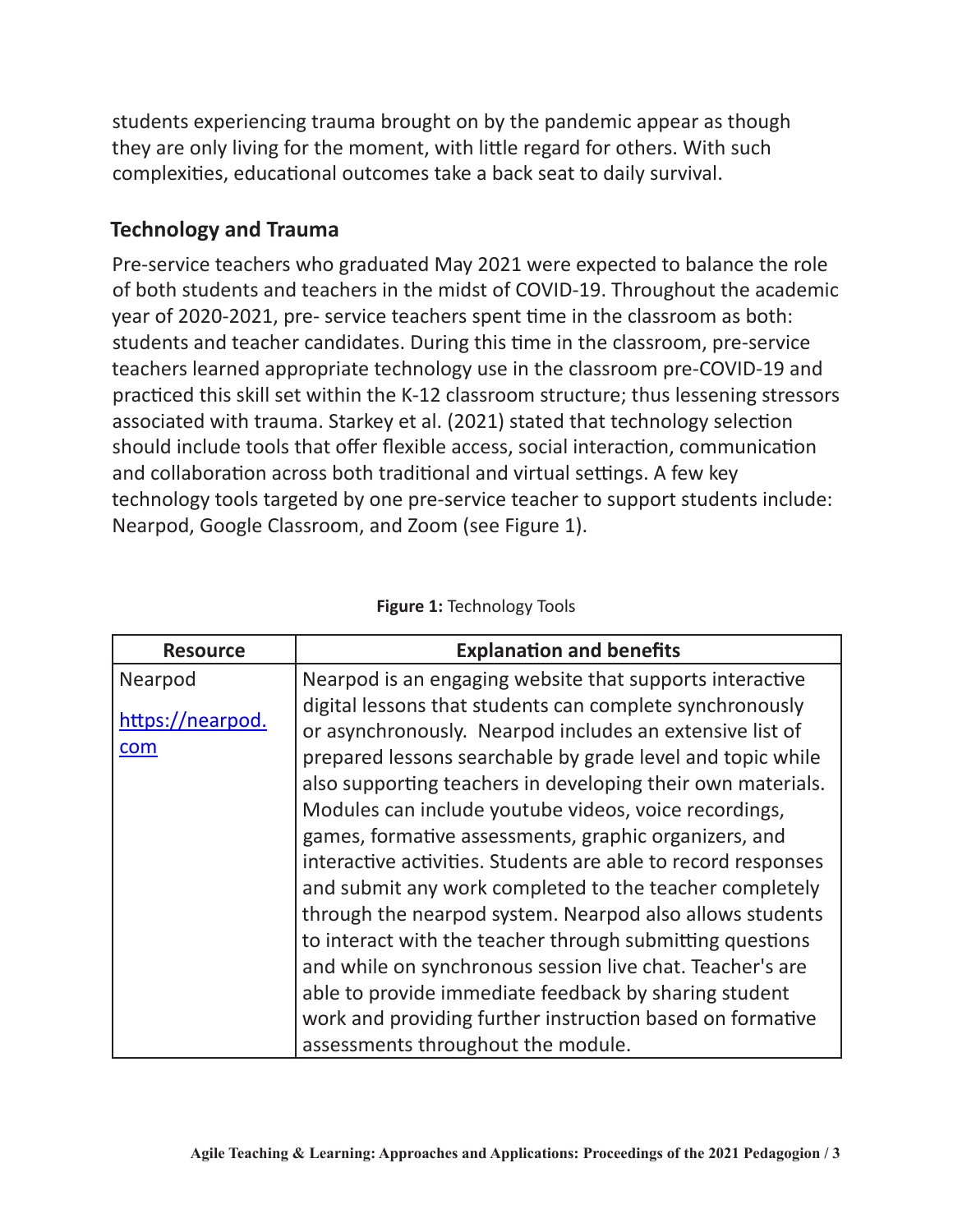| <b>Resource</b>                                                             | <b>Explanation and benefits</b>                                                                                                                                                                                                                                                                                                                                                                                                                                                                                                                                                                                                                                                                                                 |
|-----------------------------------------------------------------------------|---------------------------------------------------------------------------------------------------------------------------------------------------------------------------------------------------------------------------------------------------------------------------------------------------------------------------------------------------------------------------------------------------------------------------------------------------------------------------------------------------------------------------------------------------------------------------------------------------------------------------------------------------------------------------------------------------------------------------------|
| Google Classroom                                                            | Google classroom is an online sharing point for teachers to<br>create a user friendly and interactive classroom webpage<br>that pairs directly with google resources such as google                                                                                                                                                                                                                                                                                                                                                                                                                                                                                                                                             |
|                                                                             | docs, slideshow, and sheets. Google Classroom can be<br>used to turn in assignments, share materials, connect with<br>parents, and create assignments. Google classroom also<br>has the capability to allow for digital collaboration live                                                                                                                                                                                                                                                                                                                                                                                                                                                                                      |
|                                                                             | without the need for video conferencing. Teachers are able<br>to enable and monitor class/group chats and track who has<br>contributed information on documents or the webpage.                                                                                                                                                                                                                                                                                                                                                                                                                                                                                                                                                 |
| Zoom                                                                        | Zoom allows a person to host and monitor video<br>conferencing from both internet access and<br>telecommunication. Hosts are able to share screens with<br>viewers, monitor students' engagement through different<br>features such as breakout rooms. Zoom has allowed<br>students to participate in events and activities beyond<br>the classroom. Teachers can invite guest speakers to the<br>classroom at limited to no expense. Students who are<br>absent receive lecture content and contribute to group<br>conversation. Working parents can quickly log in to teacher<br>conferences from anywhere. Zoom allows teachers access<br>to professional development across the world without the<br>constraints of travel. |
| <b>Digital Reading</b><br><b>Resources</b><br>https://www.<br>readworks.org | Digital Reading resources such as readworks.org and<br>newsela.com allow educators to provide leveled text<br>through an online platform while tracking their reading<br>progress, comprehension, and ability to answer inferential<br>questions. Both sites can be used as stand alone websites.                                                                                                                                                                                                                                                                                                                                                                                                                               |
| https://newsela.<br>com                                                     | Teachers can pull reading materials from or used with<br>classroom sets that include accounts for each student.<br>Teachers can track progress and assign work with due dates.                                                                                                                                                                                                                                                                                                                                                                                                                                                                                                                                                  |

Technology tools help to strengthen relationships, communication, and collaboration. Educational technology bridges the gap between students and teachers no matter their physical location when used appropriately. Supporting students through trauma in the classroom can be implemented through the use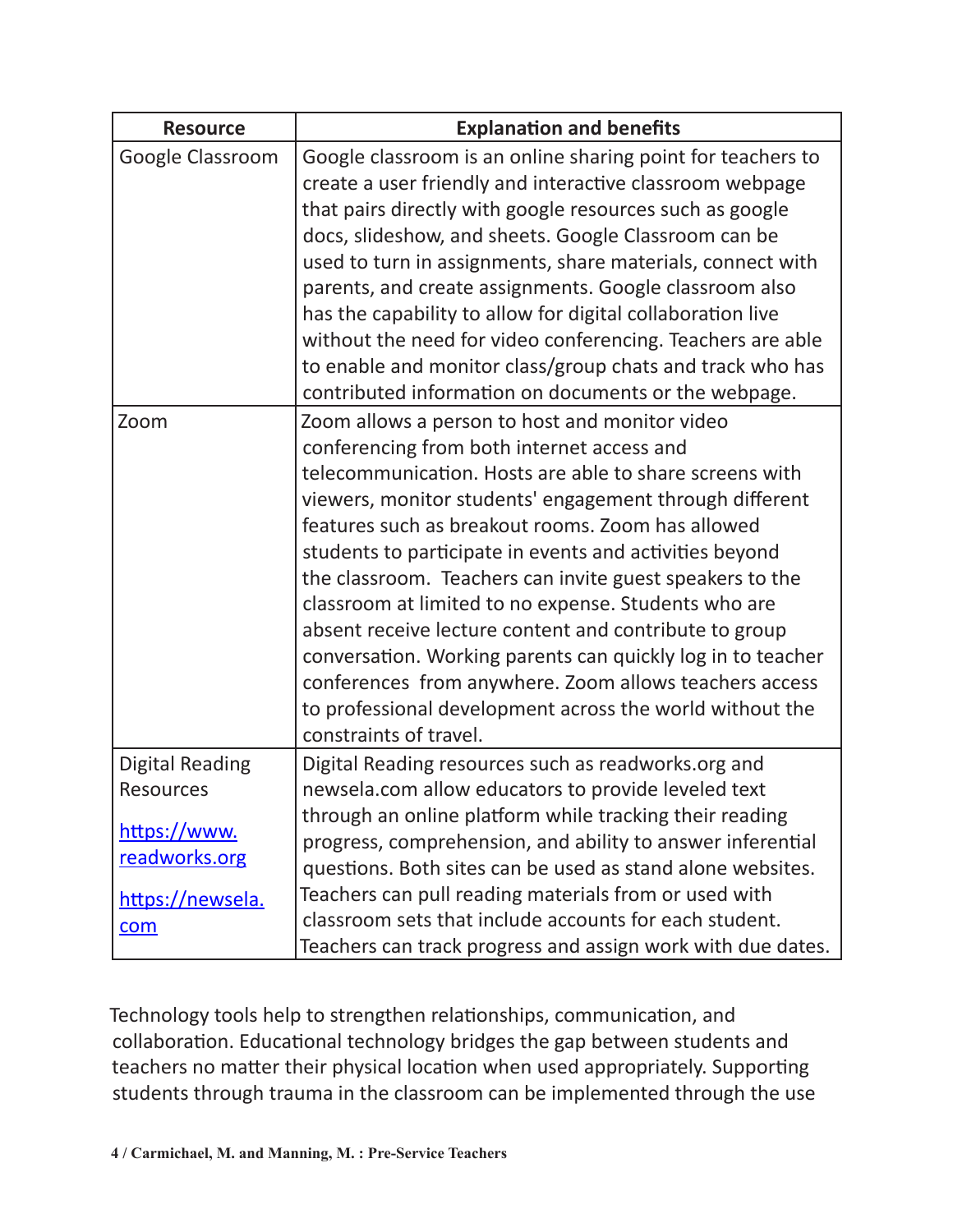of technology-based tools. The use of classroom-based digital resources year round provides K-12 students consistency and structure. Students are then able to easily transition to online learning with little added stress to the already stressful situation. A teacher's response greatly impacts students in their classroom. Implementing digital resources into the classroom's daily schedule supports both students' transition and that of the teacher. This overall consistency can support a positive classroom environment that nurtures students' developmental needs both socially and emotionally.

### **Reflective Practices**

At the core of agile teaching and learning, reflective practices can help us gain a deeper understanding of how to address behavior resulting from COVID 19, ranging from simple instructional challenges to trauma for both K-12 and postsecondary students.

Educators are expected to be at the forefront of stability and structure when these events occur; however, the pandemic offered little opportunity to think first and act later. The process of reflecting is commonly an afterthought to a singular event, yet it is the cornerstone of educational practices (Mathew et al., 2017). Mathew et al. state that reflective practices facilitate teaching, learning, and understanding. Even though the pandemic continues to disrupt daily life, and wreak havoc on educational outcomes, it is important that we reflect on future actions. During the post crisis of COVID-19, we should resist the urge to dust ourselves off and shelve key strategies and practices that have helped us through. We might even quickly dismiss lessons learned. However, the pandemic has taught us more than resiliency. It has uncovered significant issues related to technology. Issues such as digital inequity, accessibility, inclusiveness, and parental engagement were all a concern (Greenhow et al., 2021). We have also come to understand trauma and complex behaviors. We have a better understanding of how adverse childhood experiences, including those brought on by COVID-19, can distort one's perception of current environmental expectations, resulting in behavioral changes in the classroom.

#### **Discussion**

Over the past school year many students have experienced extensive complex trauma that included a multitude of environmental and social factors. School closures and limited social interaction has played a significant role in contributing to complex trauma during the pandemic. Educators should work to address